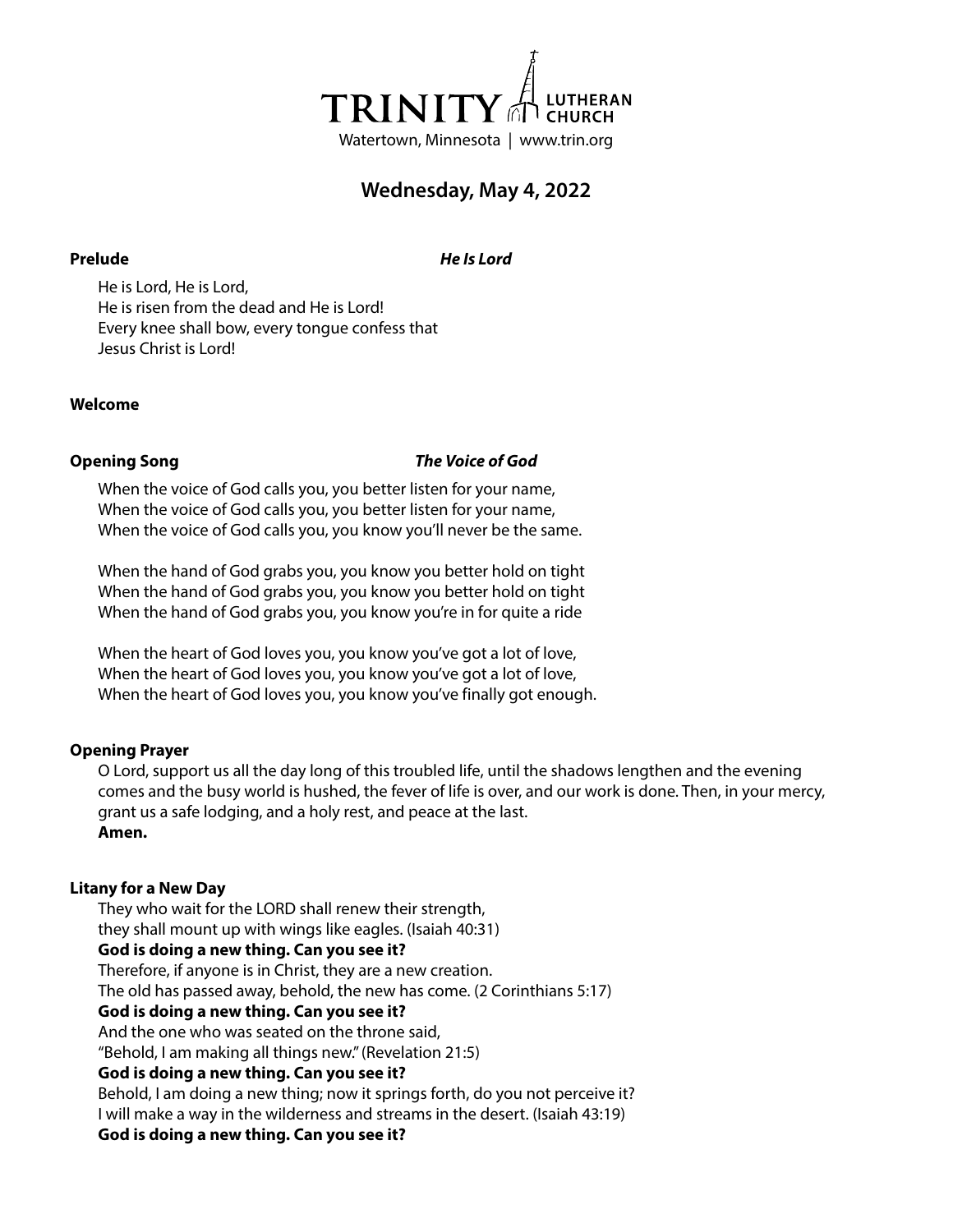### **Reading Acts** 9

Saul was looking for all those who belonged to the Way so that he might bring them to Jerusalem. Now as he was approaching Damascus, suddenly a light from heaven flashed around him. He fell to the ground and heard a voice saying to him, "Saul, Saul, why do you persecute me?" He asked, "Who are you, Lord?" The reply came, "I am Jesus, whom you are persecuting. But get up and enter the city, and you will be told what you are to do." The men who were traveling with him stood speechless because they heard the voice but saw no one. Saul got up from the ground, and though his eyes were open, he could see nothing; so they led him by the hand and brought him into Damascus. Now there was a disciple in Damascus named Ananias. The Lord said to him in a vision, "Ananias! Get up and go to the street called Straight, and look for a man named Saul. Lay your hands on him so that he might regain his sight." But Ananias answered, "Lord, I have heard from many about how much evil he has done to your saints in Jerusalem." But the Lord said to him, "Go, for he is an instrument whom I have chosen to bring my name before all people. So Ananias went and entered the house. He laid his hands on Saul and said, "Brother Saul, the Lord Jesus has sent me so that you may regain your sight and be filled with the Holy Spirit." And immediately something like scales fell from his eyes, and his sight was restored.

### **Message**

## **Hymn of the Night** *I Can See Clearly Now*

I can see clearly now the rain is gone I can see all obstacles in my way Gone are the dark clouds that had me blind It's gonna be a bright, (bright) bright, (bright) sun shiny day It's gonna be a bright, (bright) bright, (bright) sun shiny day

I think I can make it now the pain is gone, All of the bad feelings have disappeared. Here is the rainbow I've been praying for. It's gonna be a bright, (bright) bright, (bright) sun shiny day It's gonna be a bright, (bright) bright, (bright) sun shiny day

Look all around, there's nothing but blue skies Look straight ahead, there's nothing but blue skies

I can see clearly now the rain is gone I can see all obstacles in my way Gone are the dark clouds that had me blind It's gonna be a bright, (bright) bright, (bright) sun shiny day It's gonna be a bright, (bright) bright, (bright) sun shiny day

### **Sharing the Peace**

**Offering** *Thank you for your continued financial support. Give online at www.trin.org/give. Text donation amount to 833-381-0691.*

### **Prayer**

O God, you have called your servants to ventures of which we cannot see the ending, by paths as yet untrodden, through perils unknown. Give us faith to go out with good courage, not knowing where we go, but only that your hand is leading us and your love supporting us; through Jesus Christ our Lord.

### **Amen.**